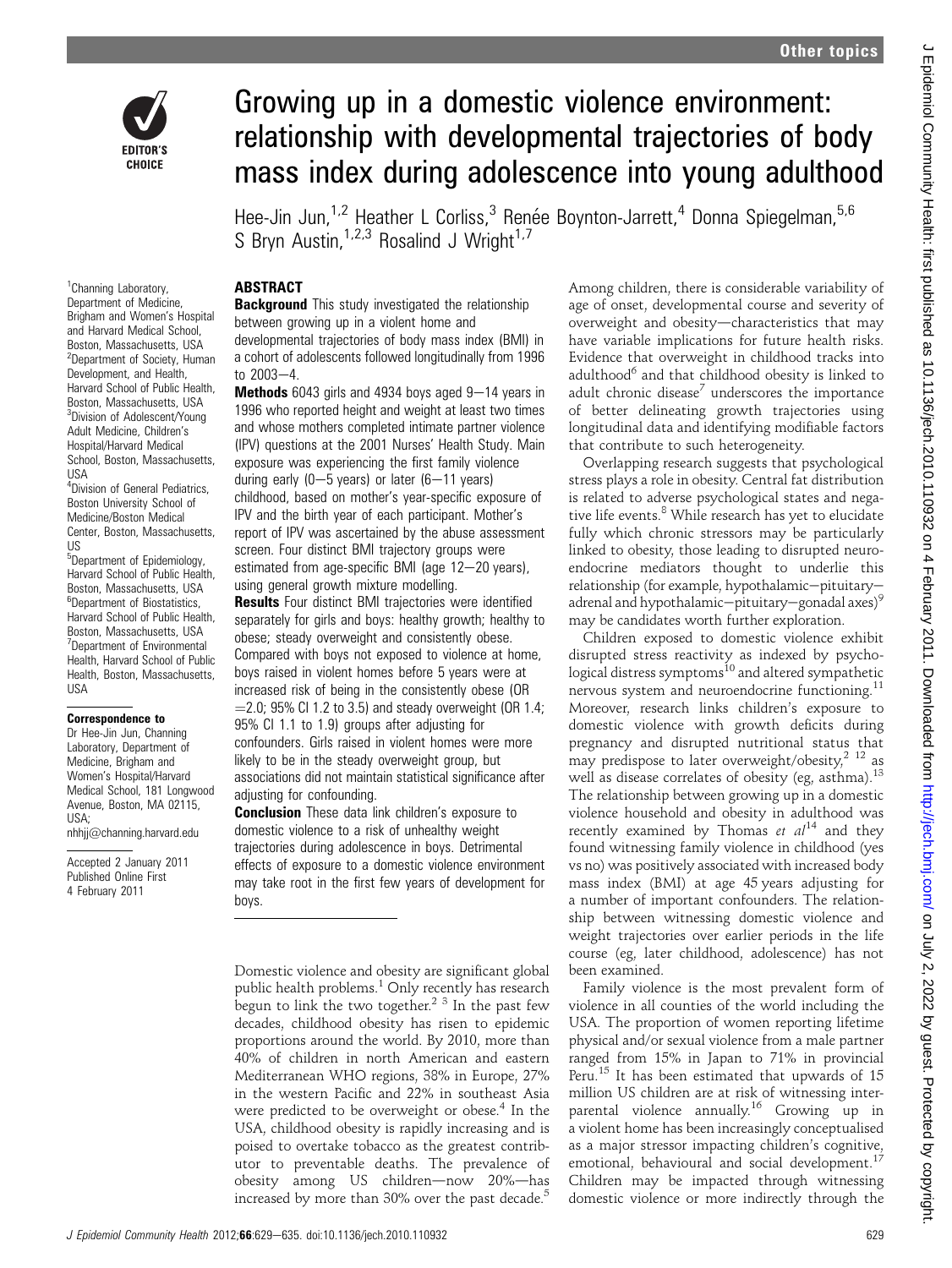effects of domestic violence on caregiving disruptions.<sup>18</sup> Domestic violence may increase maternal stress, influence parenting behaviours, and disrupt parent-child attachment, which plays a critical role in shaping children's stress regulation systems.19 20

A developmental perspective is crucial for understanding the impact of domestic violence on paediatric health.<sup>17</sup> Early exposure may have a greater impact given an enhanced vulnerability of underlying physiological systems to environmental influences (ie, plasticity) in younger children, $^{21}$  greater dependency on their caregivers for shaping their emotional and stress-related responses<sup>20</sup> and fewer coping abilities.<sup>22</sup> Earlier research indicates differential influences on outcomes in preschool versus school-aged children.<sup>17</sup> Greater vulnerability in younger children also contributes to our growing understanding of the developmental aspects of vulnerability to weight gain.<sup>6</sup>

Gender differences have been observed in adolescent BMI,23 and in the consequences of early life caregiving experiences and trauma exposures.24 25 Recent literature on exposure to violence and gender suggests that boys and girls may respond differently. Some evidence suggests that, in the context of exposure to domestic violence, boys exhibit more difficulties early on than girls.<sup>26</sup> Gender differences in behavioural and psychological response may translate into variable disruption of underlying physiological stress responses (eg, hypothalamic-pituitaryadrenal axis), which may influence physical health differently in males and females.<sup>27</sup> Notably, our group recently reported an association between chronic maternal domestic violence and obesity in 5-year-olds, with a stronger relationship seen among girls.<sup>2</sup> Gender effects on the relationship between childhood adversities (such as family violence) and growth and obesity trajectories in later childhood and adolescence remain unstudied.

Using repeated measures of BMI from ages 12 to 20 years, this study examined whether maternal report of intimate partner violence (IPV) occurring during participants' childhood was associated with an increased risk of having an unhealthy longitudinal BMI trajectory. We examined the influence of the timing of household domestic violence exposure in preschool  $(0-5$  years) and school age  $(6-11)$  years) on adolescent BMI trajectories. We hypothesised that living in a violent household during childhood would be associated with an increased risk of manifesting an overweight or obese growth trajectory. Associations were examined in boys and girls separately.

## **METHODS**

#### Study design

The Growing Up Today Study (GUTS) is an ongoing nationwide adolescent cohort study. Subjects are children of women participating in the Nurses' Health Study II (NHSII). In 1996, with permission of mothers, 9039 girls and 7843 boys who returned completed questionnaires were enrolled in the GUTS cohort.<sup>28</sup> GUTS participants were mailed questionnaires annually until 2001 and biennially thereafter. In 1997, a supplemental questionnaire was mailed to participants' mothers to obtain information on early life factors (98% response rate).

The ongoing prospective NHSII study of registered nurses began in 1989 with 116 678 women aged  $25-42$  years at baseline who are followed by biennial mailed questionnaires as previously detailed.29 In 2001, a supplemental questionnaire querying lifetime history of violence was mailed to 91 297 NHSII participants; 68 518 questionnaires were returned (75% response rate). GUTS and NHSII study protocols were approved by the institutional review boards of Harvard School of Public Health and Brigham and Women's Hospital.

#### Sample

We excluded 343 GUTS participants outside the age range of 9–14 years at baseline, 3339 whose mothers did not complete the 2001 questionnaire, and 1637 without reported height and weight for at least two different ages. We also excluded 151 participants having childhood medical conditions that may interfere with growth as previously described.<sup>30</sup> We further excluded 435 participants whose mothers reported IPV first occurring after the child was 12 years old to allow clear sequencing of exposure and outcome. The final analytical sample consisted of 10 977 participants (6043 girls and 4934 boys). Gender and race/ethnicity distributions in this sample (45% boys; 94% white) were similar to the overall GUTS baseline sample (47% boys, 94% white) and mean BMI (19.2 for both original and analytical samples), birth weight (3.5 kg for both samples) and mean age at baseline (11.6 for original and 11.5 for analytical sample) were also very similar.

## Measures

#### Maternal experience of domestic violence

We ascertained NHSII participants' experiences of abuse by a spouse/significant other using items from the abuse assessment screen.<sup>31</sup> These included physical abuse (ever been hit, slapped, kicked, or otherwise physically hurt), sexual abuse (ever been forced to engage in sexual activity), and psychological abuse (ever been emotionally abused) by her spouse/significant other. Participants who endorsed abuse were asked to select the year(s) on a calendar when it occurred. Based on mother's yearspecific exposure and the birth year of each GUTS participant, the children's age-specific exposure to domestic violence was created. We categorised whether exposure first occurred during early (0-5 years) or later childhood (6-11 years) given previous research indicating differential influences on outcomes in preschool versus school-aged children.<sup>17</sup>

#### Body mass index

GUTS participants reported their height and weight at each follow-up questionnaire, which was used to calculate their agespecific BMI ( $\text{kg/m}^2$ ). We excluded implausible heights, weights and BMI values based on Centers for Disease Control and Prevention criteria.<sup>32</sup> Several groups have examined the validity of self-reported height and weight among adolescents. Correlations between measured and self-reported weight were high  $(r=0.84-0.94)$ .  $33-36$  Two large studies showed that 94-96% of adolescents' classification of BMI status by self-reported height and weight were correct. $^{33}$   $^{37}$  We used actual BMI values rather than BMI z-scores as the latter are based on growth curves developed by the Centers for Disease Control and Prevention (www.cdc.gov/growthcharts). These age (month)-specific charts were created by using pooled BMI data from cross-sectional National Health and Nutrition Examination Survey data, 38 which were skewed, and needed to implement slightly different normalising transformations at each month.<sup>39</sup> Moreover, because these charts were estimated from cross-sectional data, they may not reflect typical age-related patterns of BMI change among children. Given this, the use of an actual BMI value is desirable to assess longitudinal trends of BMI for adolescents and it also enhances interpretability.<sup>39</sup>

#### Demographic, behavioural and familial characteristics

On the basis of theoretical relevance and empirical evidence from the literature, a number of potential confounders were identified: baseline age, birth weight, $40$  race/ethnicity, $41$ socioeconomic status (SES) as indexed by household parental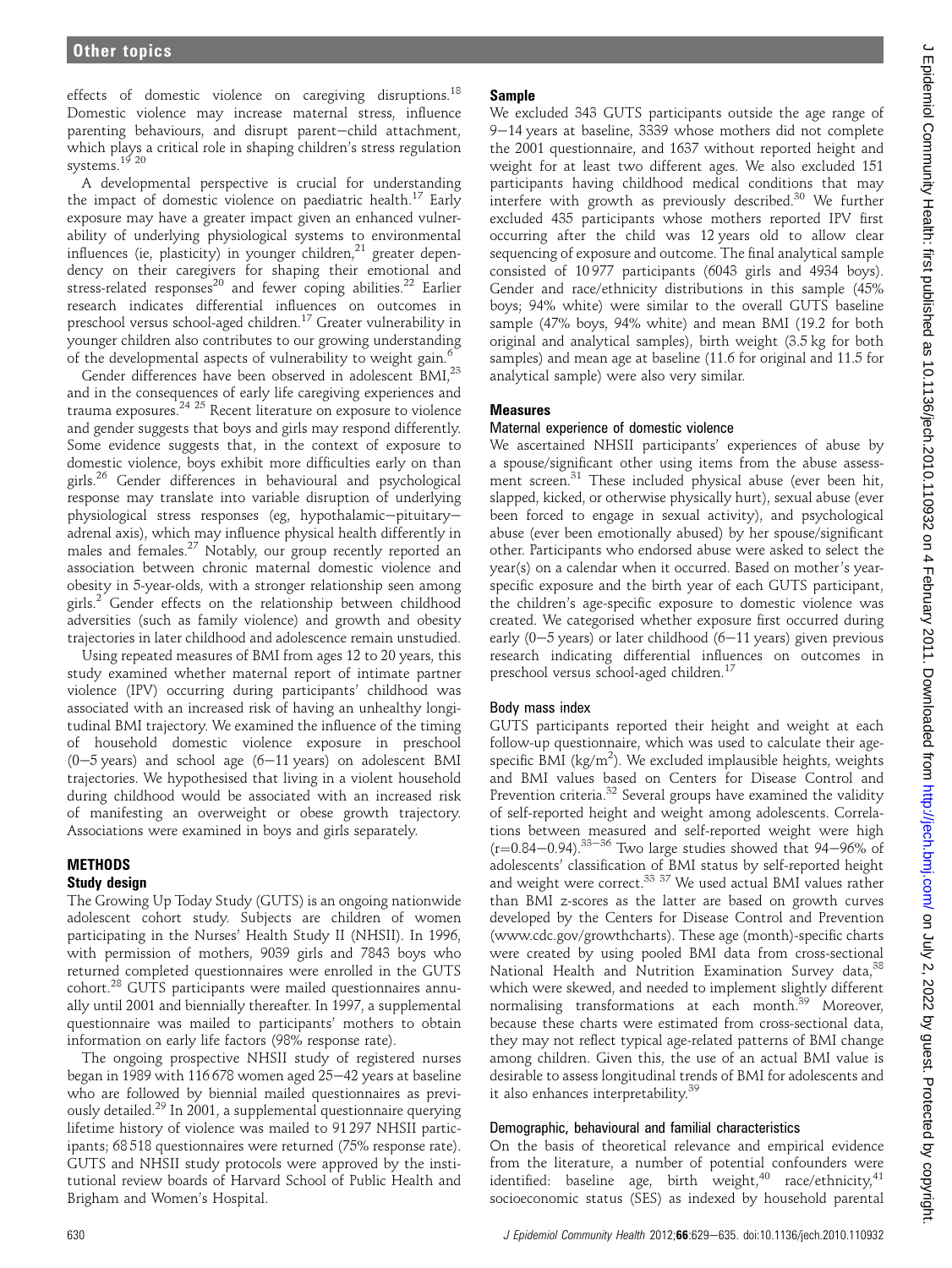income,<sup>42</sup> and mother's pre-pregnancy BMI.<sup>43</sup> Given observed gender differences in both adolescent BMI,<sup>23</sup> and in the consequences of child abuse,  $44$  all the analyses were gender stratified.

## Statistical analyses

Latent class BMI trajectories were estimated using general growth mixture modelling (GMM) in Mplus version  $4^{45}$  The repeated outcome measure was continuous BMI at ages  $12-20$  years. GMM is a latent growth modelling technique that empirically classifies heterogeneity in developmental trajectories into groups that share similar growth patterns.45 GMM assumes that individuals belong to two or more distinct subpopulations with different developmental trajectories.<sup>45</sup> We included age at baseline in the GMM equations that estimated the intercept and slope growth factors and the BMI trajectory latent classes because the youth in our study were different ages at the beginning of assessment  $(9-14 \text{ years})$  and it is possible that there could be age cohort differences in BMI on account of the fact that BMI has been increasing over time in the adolescent population. If there are important age cohort differences in BMI, then including age in the growth mixture models would result in a more accurate estimation of class membership. Figure 1 is a graphic depiction of the model specified for analysis.

We used maximum likelihood estimation using the expectation-maximisation algorithm. Missing data were handled applying the assumption of missing at random.<sup>46</sup> Bayesian information criterion (BIC), $47$  probability of correct model $48$  and the Lo-Mendell-Rubin likelihood tatio test (LMR LRT)<sup>49</sup> were used to select the optimal number of trajectory groups. Children were assigned to the trajectory group for which they had the highest posterior probability of membership.<sup>48</sup> Entropy, a weighted average of posterior probability, was used to assess classification quality, a value close to one indicates clear delineation of classes.

We regressed trajectory group membership on domestic violence exposure using multinomial logistic regression in SAS version 9.1 adjusting for potential confounder variables: race/ ethnicity, baseline age (model 1), plus birth weight, maternal pre-pregnancy BMI (model 2), and finally adding household parental income (model 3).



Figure 1 General growth mixture model. BMI, body mass index.

|  | <b>Table 1</b> Indices of goodness of fit of growth mixture model |  |  |
|--|-------------------------------------------------------------------|--|--|
|  |                                                                   |  |  |

| No of latent |         | Sample-size  |                |              | <b>LMR LRT</b> |          |  |
|--------------|---------|--------------|----------------|--------------|----------------|----------|--|
| classes      | AIC     | adjusted BIC | <b>Entropy</b> | <b>Value</b> | (df)           | p Value  |  |
| Boys         |         |              |                |              |                |          |  |
|              | 99373   | 99426        |                |              |                |          |  |
| 2            | 98176   | 98 240       | 0.910          | 1157.70      | (3)            | < 0.0001 |  |
| 3            | 97 741  | 97815        | 0.906          | 423.70       | (3)            | 0.0017   |  |
| 4            | 97442   | 97526        | 0.896          | 294.01       | (3)            | 0.0002   |  |
| 5            | 97 296  | 97390        | 0.898          | 146.31       | (3)            | 0.0551   |  |
| Girls        |         |              |                |              |                |          |  |
| 1            | 128401  | 128458       |                |              |                |          |  |
| 2            | 126 599 | 126 666      | 0.951          | 1741.77      | (3)            | < 0.0001 |  |
| 3            | 126092  | 126 170      | 0.931          | 493.99       | (3)            | 0.0002   |  |
| 4            | 125681  | 125770       | 0.926          | 401.18       | (3)            | 0.0191   |  |
| 5            | 125460  | 125 560      | 0.932          | 219.29       | (3)            | 0.0234   |  |

AIC, Akaike information criterion; BIC, Bayesian information criterion;

LMR LRT, Lo-Mendell-Rubin likelihood ratio test.

# RESULTS

## Gender-specific BMI trajectories

Beginning with a single trajectory model, we compared five models to determine the optimal number of groups explaining the BMI growth trajectories. Model fit statistics are presented in table 1. For boys, the BIC value decreased with each increase in the number of classes. However, the LMR LRT estimate was not significant for the five-trajectory model ( $p=0.06$ ), suggesting the four-trajectory model was the best fit (figure 2A). For girls, the



Figure 2 (A) Body mass index (BMI) trajectories among boys (Growing Up Today Study (GUTS) cohort,  $N=5124$ ). (B) BMI trajectories among girls (GUTS cohort,  $N=6288$ ).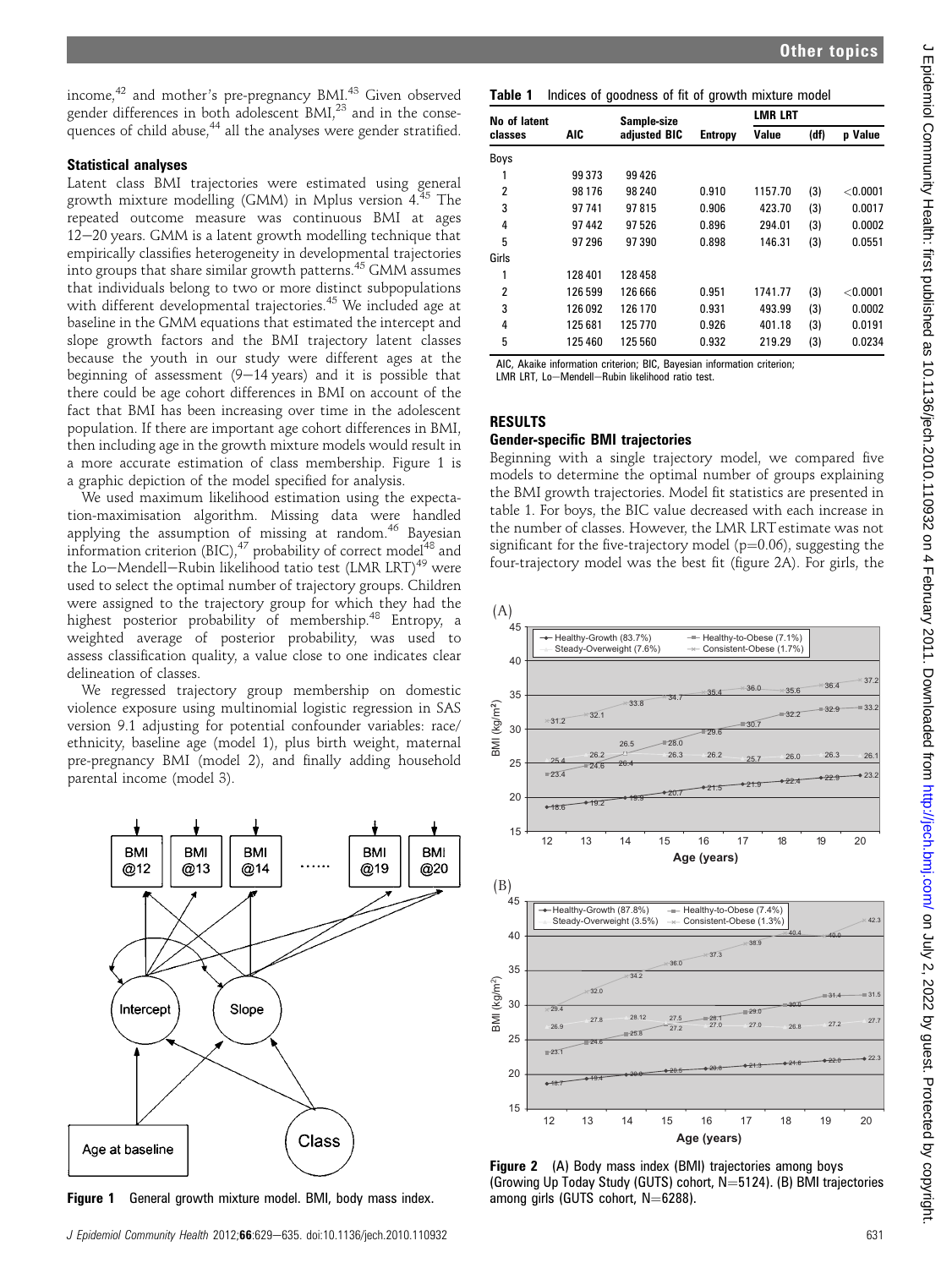BIC value continually decreased from the single to the fivetrajectory model, and the LMR LRT estimate was significant for the five-trajectory model ( $p=0.02$ ). However, in the fivetrajectory model, one group had only 65 participants, limiting our ability to make inferences about risk factors for this group. Therefore, we specified a model with four groups similar to boys (figure 2B).

Table 2 summarises the distributions of maternal domestic violence and other covariates for the analytical sample and across genders.

## Boys

Most boys were in the healthy BMI range for the study period (healthy growth group, 83.7%). The healthy to obese trajectory included 7.1% who started off in the healthy BMI range but became obese over time. The steady overweight group included 7.6% of boys. The fourth trajectory, consistently obese (1.7%), included those who were obese across the study period.

## Girls

The girls' BMI trajectories were qualitatively similar to boys', with 87.8% in the healthy growth group, 7.4% in the healthy obese group, 3.5% in the steady overweight group and 1.3% in the consistently obese group.

# Associations of a domestic violence environment with BMI trajectories

#### Boys

We fit multinomial logistic regression models to determine whether growing up in a domestic violence household was associated with BMI trajectory group membership (table 3). In model 1, boys living in a domestic violence household from ages

| <b>Table 2</b> Sample characteristics of children and their mothers by |  |
|------------------------------------------------------------------------|--|
| gender. GUTS cohort (1996-2003), USA                                   |  |

|                                          | Boys<br>N (%)<br>4934 (100.0) | Girls<br>N (%)<br>6043 (100.0) |
|------------------------------------------|-------------------------------|--------------------------------|
| Age at onset of domestic violence, years |                               |                                |
| None                                     | 3756 (76.1)                   | 4552 (75.3)                    |
| $0 - 5$                                  | 901 (18.3)                    | 1142 (18.9)                    |
| $6 - 11$                                 | 277(5.6)                      | 349 (5.8)                      |
| Race/ethnicity                           |                               |                                |
| White                                    | 4609 (93.4)                   | 5657 (93.6)                    |
| All others                               | 325(6.6)                      | 386 (6.4)                      |
| Age at baseline, years                   |                               |                                |
| $9 - 11$                                 | 2542 (51.5)                   | 3001 (49.7)                    |
| $12 - 14$                                | 2392 (48.5)                   | 3042 (50.3)                    |
| Birth weight, kg                         |                               |                                |
| Less than 2.5                            | 175(3.5)                      | 242 (4.0)                      |
| 2.5 to 3.0                               | 428 (8.7)                     | 741 (12.3)                     |
| 3.0 to 3.5                               | 1507 (30.5)                   | 2343 (38.8)                    |
| 3.5 to 4.0                               | 1835 (37.2)                   | 1962 (32.5)                    |
| 4.0 to 4.5                               | 760 (15.4)                    | 581 (9.6)                      |
| More than 4.5                            | 179 (3.6)                     | 102(1.7)                       |
| Maternal BMI before pregnancy            |                               |                                |
| Under weight $(<18.5)$                   | 270(5.5)                      | 318(5.3)                       |
| Normal weight (18.5-24.9)                | 3496 (70.9)                   | 4168 (69.0)                    |
| Overweight (25.0-29.9)                   | 473 (9.6)                     | 607 (10.0)                     |
| Obese $(\geq 30.0)$                      | 158 (3.2)                     | 203 (3.4)                      |
| Household parental income, US\$          |                               |                                |
| $\geq$ 50 000                            | 3719 (75.4)                   | 4491 (74.3)                    |
| $<$ 50 000                               | 529 (10.7)                    | 663 (11.0)                     |
| Missing information                      | 686 (13.9)                    | 889 (14.7)                     |

BMI, body mass index; GUTS, Growing Up Today Study.

 $0-5$  years were more likely to be in the consistent obese group and the steady overweight group; boys exposed to violence from 6 to 11 years were also more likely to be in the consistently obese group. Further adjustment for covariates did not substantially change the estimates.

## Girls

In age and race/ethnicity adjusted models, compared with the healthy growth referent group, girls showed an elevated risk of being in the steady overweight group if they experienced household domestic violence from ages 0 to 5 years and of being in the persistently obese group when domestic violence occurred between ages 6 and 11 years, albeit the latter effect did not reach statistical significance (model 1, table 3). The effect of domestic violence in early childhood  $(0-5$  years) on being steady overweight among the girls remained when further adjusting for birth weight and maternal pre-pregnancy BMI but was no longer significant when further adjusted for parental household income.

## **DISCUSSION**

This study found that, for boys, living in domestic violence households in the early childhood period was associated with the development and maintenance of obesity, and living in a domestic violence household in later childhood was associated with being persistently obese. Among girls, early experiences of domestic violence were associated with an increased likelihood of being in the steady overweight group even after adjusting for race/ethnicity, baseline age, maternal pre-pregnancy BMI and child's birth weight. This association was no longer significant when adjusting further for household parental income (ie, SES). While there was a suggestion among girls that late childhood domestic violence was related to being in the consistently obese group, this did not reach statistical significance.

These analyses add to the literature in three important ways. First, given the emerging recognition that weight trajectories tracking from early to later life may differentially influence health, we characterised BMI trajectories during adolescence in a large adolescent cohort. Second, we present prospective results demonstrating that children growing up in a domestic violence environment may be at increased risk of manifesting high-risk BMI growth trajectories compared with their counterparts who were not exposed to domestic violence. Finally, notable gender differences emerged in that boys' BMI development appeared to be more strongly impacted by exposure to a domestic violence environment than girls'.

The growth trajectories identified in GUTS are comparable to those seen in another study examining childhood trajectories of obesity. Mustillo et  $a_1^{50}$  identified four obesity trajectories within a predominantly rural population of white non-Hispanic children between 9 and 16 years that were remarkably similar to ours: never obese-children who were never or rarely obese; adolescent obese-children who started off in the normal weight range during childhood but became obese over time; chronically obese-children who were obese for most or all waves of observation; and childhood obese-those who were obese during late childhood and whose weight fell during adolescence.

Studies examining relationships of other types of violence to obesity may provide a helpful context for interpreting this study's findings and noted differences based on gender. Studies suggest that childhood abuse is associated with obesity in young adulthood. $51-53$  Lissau and Sorenson<sup>51</sup> linked parental neglect during childhood with an increased risk of obesity in young adulthood. This is notable given other evidence showing that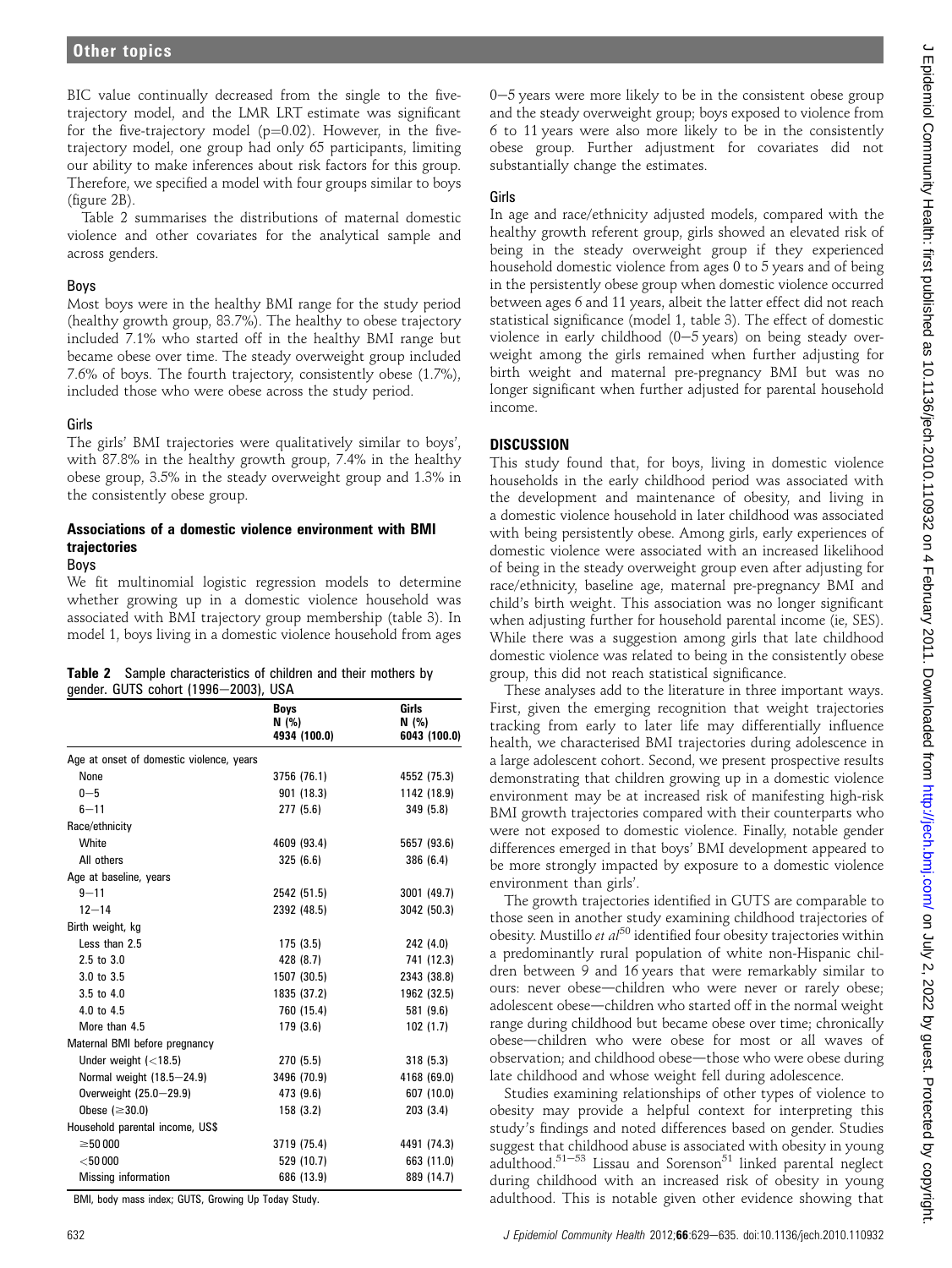Table 3 OR and 95% CI for child's age at mother's first report of domestic violence predicting healthy growth versus other types of growth trajectory classes

| <b>Boys</b>                                  |                                                                                     |       |                             |       |                             |         |  |
|----------------------------------------------|-------------------------------------------------------------------------------------|-------|-----------------------------|-------|-----------------------------|---------|--|
|                                              | Model 1                                                                             |       | Model 2                     |       |                             | Model 3 |  |
| Healthy to obese                             |                                                                                     |       |                             |       |                             |         |  |
| No maternal report of DV                     | 1.0                                                                                 |       | 1.0                         |       | 1.0                         |         |  |
| First maternal report of DV b/w 0-5 years    | $1.0$ (0.7 to 1.3)                                                                  | 0.796 | $1.0$ (0.7 to 1.3)          | 0.860 | $1.0$ (0.7 to 1.3)          | 0.781   |  |
| First maternal report of DV $b/w$ 6-11 years | $0.6$ (0.3 to 1.1)                                                                  | 0.127 | $0.6$ (0.3 to 1.1)          | 0.108 | $0.6$ (0.3 to 1.1)          | 0.099   |  |
| Steady overweight                            |                                                                                     |       |                             |       |                             |         |  |
| No maternal report of DV                     | 1.0                                                                                 | 1.0   |                             |       | 1.0                         |         |  |
| First maternal report of DV b/w 0-5 years    | $1.5$ (1.1 to 1.9)                                                                  | 0.006 | $1.5$ (1.1 to 1.9)          | 0.004 | $1.5$ (1.1 to 1.9)          | 0.006   |  |
| First maternal report of DV $b/w$ 6-11 years | $0.9$ (0.5 to 1.5)                                                                  | 0.732 | $0.9$ (0.5 to 1.5)          | 0.679 | $0.9$ (0.5 to 1.5)          | 0.657   |  |
| Consistently obese                           |                                                                                     |       |                             |       |                             |         |  |
| No maternal report of DV                     | 1.0                                                                                 | 1.0   |                             |       | 1.0                         |         |  |
| First maternal report of DV b/w 0-5 years    | 2.0 (1.2 to 3.4)                                                                    | 0.013 | 2.0 (1.2 to 3.5)            | 0.012 | $1.9$ (1.1 to 3.4)          | 0.019   |  |
| First maternal report of DV b/w 6-11 years   | $3.0$ (1.5 to 6.1)                                                                  | 0.002 | $3.0$ (1.4 to 6.1)          | 0.003 | 2.8 (1.4 to 5.9)            | 0.005   |  |
| Girls                                        |                                                                                     |       |                             |       |                             |         |  |
|                                              | Model 1                                                                             |       | Model 2                     |       | Model 3                     |         |  |
| Healthy to obese                             |                                                                                     |       |                             |       |                             |         |  |
| No maternal report of DV                     | 1.0                                                                                 |       | 1.0                         |       | 1.0                         |         |  |
| First maternal report of DV b/w 0-5 years    | 1.2 (0.9 to $1.5$ )                                                                 | 0.236 | 1.1 $(0.9 \text{ to } 1.5)$ | 0.356 | 1.1 $(0.9 \text{ to } 1.4)$ | 0.411   |  |
| First maternal report of DV b/w 6-11 years   | $0.9$ (0.5 to 1.4)                                                                  | 0.548 | $0.9$ (0.5 to 1.4)          | 0.519 | $0.8$ (0.5 to 1.4)          | 0.499   |  |
| Steady overweight                            |                                                                                     |       |                             |       |                             |         |  |
| No maternal report of DV                     | 1.0                                                                                 |       | 1.0                         |       | 1.0                         |         |  |
| First maternal report of DV b/w 0-5 years    | $1.5$ (1.0 to 2.1)                                                                  | 0.026 | 1.4 $(1.0 \text{ to } 2.0)$ | 0.040 | $1.3$ (0.9 to $1.8$ )       | 0.189   |  |
| First maternal report of DV b/w 6-11 years   | $1.1$ (0.6 to 2.1)                                                                  | 0.735 | $1.1$ (0.6 to 2.1)          | 0.733 | $1.0$ (0.5 to $1.9$ )       | 0.918   |  |
| Consistently obese                           |                                                                                     |       |                             |       |                             |         |  |
| No maternal report of DV                     | 1.0                                                                                 |       | 1.0                         |       | 1.0                         |         |  |
| First maternal report of DV b/w 0-5 years    | $1.0$ (0.5 to $1.9$ )                                                               | 0.978 | $1.0$ (0.5 to 1.9)          | 0.982 | $0.9$ (0.5 to 1.7)          | 0.773   |  |
| First maternal report of DV b/w 6-11 years   | $1.7$ (0.8 to 3.8)                                                                  | 0.179 | $1.9$ (0.8 to 4.2)          | 0.135 | $1.7$ (0.8 to 4.0)          | 0.191   |  |
| Model 1                                      | Adjusted for race/ethnicity and age at baseline                                     |       |                             |       |                             |         |  |
| Model 2                                      | Adjusted for covariates in model 1 plus maternal pre-pregnancy BMI and birth weight |       |                             |       |                             |         |  |

Model 3 Adjusted for covariates in model 2 plus household parental income at 2001 from 1997 to 1999

BMI, body mass index; DV, domestic violence.

domestic violence can disrupt parenting behaviours and decrease maternal sensitivity and attentiveness.18 54 Using data from the National Longitudinal Study of Adolescent Health, Hussey et  $a^{52}$  found a 20% increased risk of overweight in young adulthood among those physically assaulted before the 6th grade. In a prospective study of 84 women who were sexually abused during childhood and 89 demographically similar but non-abused women, Noll et  $al^{53}$  tracked BMI during childhood and adolescence and found abused women did not differ from their non-abused counterparts. However, they found that by young adulthood, women exposed to sexual abuse had a steeper rate of increase in BMI and they were significantly more likely to be obese (42.3%) than were the non-abused women (28.4%) as young adults. Notably, our study did not observe a significant relationship between earlier domestic violence exposure and unhealthy BMI trajectories among girls in fully adjusted models. Perhaps there is a lag effect that will become evident when these women are followed longer. Noll and colleagues<sup>53</sup> did not study boys so we do not know whether differences in lag effects may explain the gender differences observed in this study.

Other factors may help explain differential gender effects. Overlapping research demonstrates gender differences in children's response to general stress throughout development.<sup>55</sup> Moreover, children's appraisals and strategies for coping with interparental conflict differ among boys and girls, which then mediate adjustment<sup>26</sup> albeit this remains understudied.<sup>17</sup> Early life caregiving experiences and trauma exposures have been shown to influence childhood emotional understanding and

expression, with some studies showing differential gender effects.<sup>24</sup> Children exposed to violence and neglect in their environment may express more negative emotion and adverse stress reactivity. Notably, a recent study in older adult men and women found a relationship between negative affect and BMI trajectories only among men. $^{14}$  It is also notable that among girls, early childhood experiences of domestic violence were significantly associated with an increased risk of being in the steady overweight group (similar to boys) until analyses were adjusted for SES in the home. This may suggest that girls compared with boys are more vulnerable to other childhood adversities that may co-vary with SES not measured in this study. We know that children who experience family violence during childhood tend to experience other adversities that may also be linked to later obesity (eg, poor nutrition, poverty, other stressors)<sup>14 53</sup> or have synergistic effects.<sup>56</sup> This should be considered in future studies.

In our study, we used GMM to identify four distinct subgroups of adolescents who differed in their development of BMI from ages 12 to 20 years. The sample used for these analyses has three advantages: a large enough sample size to conduct gender-specific analyses; repeated measurements of BMI; and measurement of a wide range of risk factors and correlates of domestic violence.

In interpreting our results, some limitations should also be considered. First, height and weight were self-reported in this study as direct measurement of anthropometry were not feasible given that participants are spread out across the USA. As noted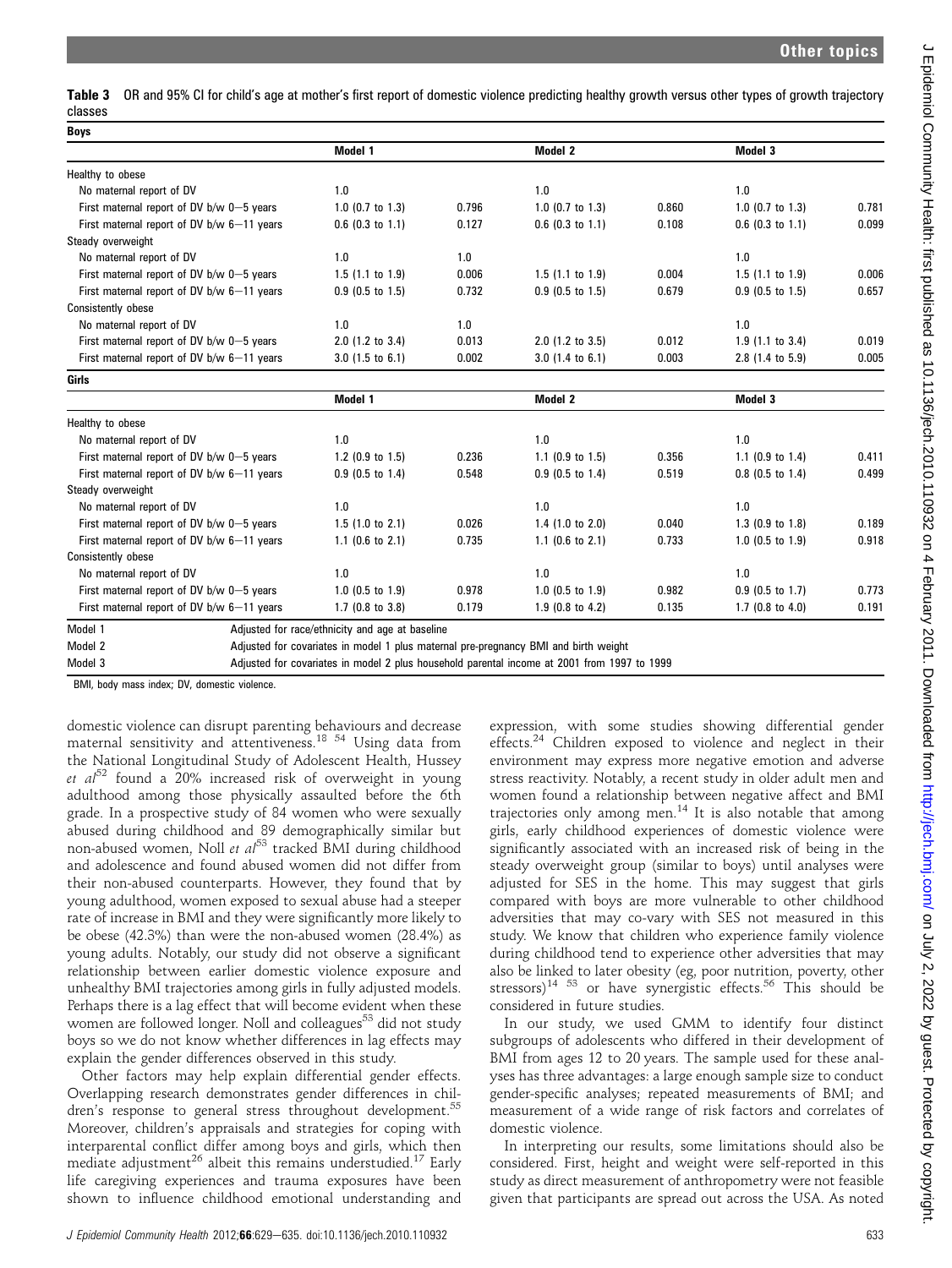previously, studies have shown that self-report in adolescents is a reasonable surrogate and valid alternative.<sup>33-35</sup> In particular, data show that categorisation into BMI categories based on self-report data is highly reliable.

Second, the measure of family violence used in this analysis, the AAS, was designed as a brief clinical screening instrument and may not be as sensitive as other multi-item measures of family violence exposure. For example, studies have found that the physical abuse item on the AAS is less sensitive than the composite of items from the conflict tactics scale 2 (CTS2). $5758$ especially in relation to identifying those experiencing minor abuse, and this may result in false-negative cases.<sup>58</sup> However, such underreporting would bias effects towards the null and yet associations were evident. Notably, the AAS also assesses emotional and sexual abuses, which were also prevalent in our sample. Measuring emotional and sexual abuse in addition to physical abuse may minimise the misclassification of those exposed to domestic violence when using the AAS. Nonetheless, future work in this area would be strengthened by using validated multi-item surveys that more comprehensively assess co-occurring types of violence (eg, physical, sexual, emotional abuse) to enhance precision of the measurement as well as allowing the examination of salient characteristics (eg, severity, frequency of exposure).

Third, this study relied on mothers' retrospective self-report of abuse. Therefore, we do not know the extent to which maternal report of her own experience represents the child's experiences. Conversely, because children may be less likely to recall events occurring during early childhood,<sup>59</sup> maternal report may be a better way to measure early exposures. Notably, the independent and dependent variables were not reported at the same time and were not ascertained from the same individuals; therefore the report of BMI is independent of the report of mother's experience of IPV. Children who witness domestic violence may also be more likely to experience direct abuse. Future research assessing multiple forms of violence exposure including

# What is already known on this subject

 $\blacktriangleright$  Although childhood obesity is a growing problem, few studies have traced developmental trajectories of BMI during adolescence and even fewer studies have examined the factors contributing to differences in adolescent BMI trajectories that may be amenable to prevention or intervention.

## What this study adds

- $\blacktriangleright$  Four distinct growth trajectories were identified among these adolescent boys and girls: healthy growth, healthy to obese, steady overweight and consistently obese.
- < Growing up in a domestic violence household from birth to the age of 5 years was associated with being in an unhealthy weight trajectory group in adolescent boys.
- $\blacktriangleright$  Detrimental effects of growing up in a domestic violence environment may take root in the first few years of development.
- Identifying and responding to mothers experiencing domestic violence during these early years may be a way to reduce later health consequences in their children.

witnessing and direct victimisation and their influences on mediating processes (eg, parenting, attachment) is needed to understand these relationships more fully.

In summary, these data link children's exposure to domestic violence to unhealthy weight trajectories. There are biologically plausible mechanisms through which chronic stressors such as childhood exposure to domestic violence may lead to unhealthy weight gain. In response to stress, children may increase food intake $60$  and/or decrease activity. $61$  Alternatively, disruption in the children's neuroendocrine system may result in altered metabolism, activity levels, or appetite.<sup>9 62</sup> Further research is needed to examine these potential mechanisms. Our findings also suggest that detrimental effects may take root in the first few years of development. To identify and respond to mothers experiencing domestic violence during these early years may be a way to reduce later health consequences in their children.<sup>63</sup> The response should include identifying ways to provide a safe home environment for both the child and the abused caregiver.

Acknowledgements The authors would like to thank the nurses and their children across the country who participated in the Nurses' Health Study II and the Growing Up Today Study.

Funding This study was funded by NIH grants HD049889 and HL064108. During preparation of this manuscript RBJ was supported by the William T Grant Foundation.

Competing interests None.

Patient consent Obtained.

**Ethics approval** This study was conducted with the approval of the Brigham and Women's Hospital and Harvard School of Public Health.

Provenance and peer review Not commissioned; externally peer reviewed.

#### REFERENCES

- 1. **Ellsberg M,** Jansen HA, Heise L, et al. Intimate partner violence and women's physical and mental health in the WHO multi-country study on women's health and domestic violence: an observational study. Lancet 2008;371:1165-72.
- 2. **Boynton-Jarrett R,** Fargnoli J, Suglia SF, et al. Association between maternal intimate partner violence and incident obesity in preschool-aged children: results from the Fragile Families and Child Well-being Study. Arch Pediatr Adolesc Med  $2010:164:540-6.$
- 3. Yount K, Li L. Domestic violence and obesity in Egyptian women. J Biosoc Sci  $2010;1:1-15.$
- 4. Han JC, Lawlor DA, Kimm SY. Childhood obesity. Lancet 2010;375:1737-48.
- 5. Dietz WH. Overweight in childhood and adolescence. New Engl J Med 2004:350:855-7.
- 6. Adair LS. Child and adolescent obesity: epidemiology and developmental perspectives. Physiol Behav 2008;94:8-16.
- 7. **Bellin L,** Huang R- C. Childhood obesity, hypertension, the metabolic syndrome and adult cardiovascular disease. Clin Exp Pharmacol Physiol 2008;35:409-11.
- Lloyd C, Wing RR, Orchard TJ. Waist to hip ratio and psychosocial factors in adults with insulin-dependent diabetes mellitus: the Pittsburgh Epidemiology of Diabetes Complications Study. Metabolism 1996;45:268-72.
- 9. **Bjorntorp P.** Do stress reactions cause abdominal obesity and comorbidities? Obes Rev 2001;2:73-86.
- 10. Bogat GA, DeJonghe E, Levendosky AA, et al. Trauma symptoms among infants exposed to intimate partner violence. Child Abuse Neglect 2006;30:109-25.
- 11. Saltzman KM, Holden GW, Holahan CJ. The psychobiology of children exposed to marital violence. J Clin Child Adolesc 2005;34:129-39.
- 12. Hasselmann MH, Reichenheim ME. Parental violence and the occurrence of severe and acute malnutrition in childhood. Paediatr Perinat Epidemiol 2006;20:299-311.
- 13. Suglia SF, Enlow MB, Kullowatz A, et al. Maternal intimate partner violence and increased asthma incidence in children: buffering effects of supportive caregiving. Arch Pediat Adolesc Med 2009;163:244-50.
- 14. **Thomas C,** Hypponen E, Power C. Obesity and type 2 diabetes risk in midadult life: the role of childhood adversity. Pediatrics 2008;121:e1240-9.
- 15. García-Moreno C, Jansen HAFM, Ellsberg M, et al. WHO Multi-country Study on Women's Health and Domestic Violence Against Women. http://www.who.int/ gender/violence/who\_multicountry\_study/en/ (accessed 10 Oct 2010).
- 16. McDonald R, Jouriles EN, Briggs-Gowan MJ, et al. Violence toward a family member, angry adult conflict, and child adjustment difficulties: relations in families with 1- to 3-year-old children. J Fam Psychol 2007;21:176-84.
- 17. **Holt S,** Buckley H, Whelan S. The impact of exposure to domestic violence on children and young people: a review of the literature. Child Abuse Neglect 2008:32:797-810